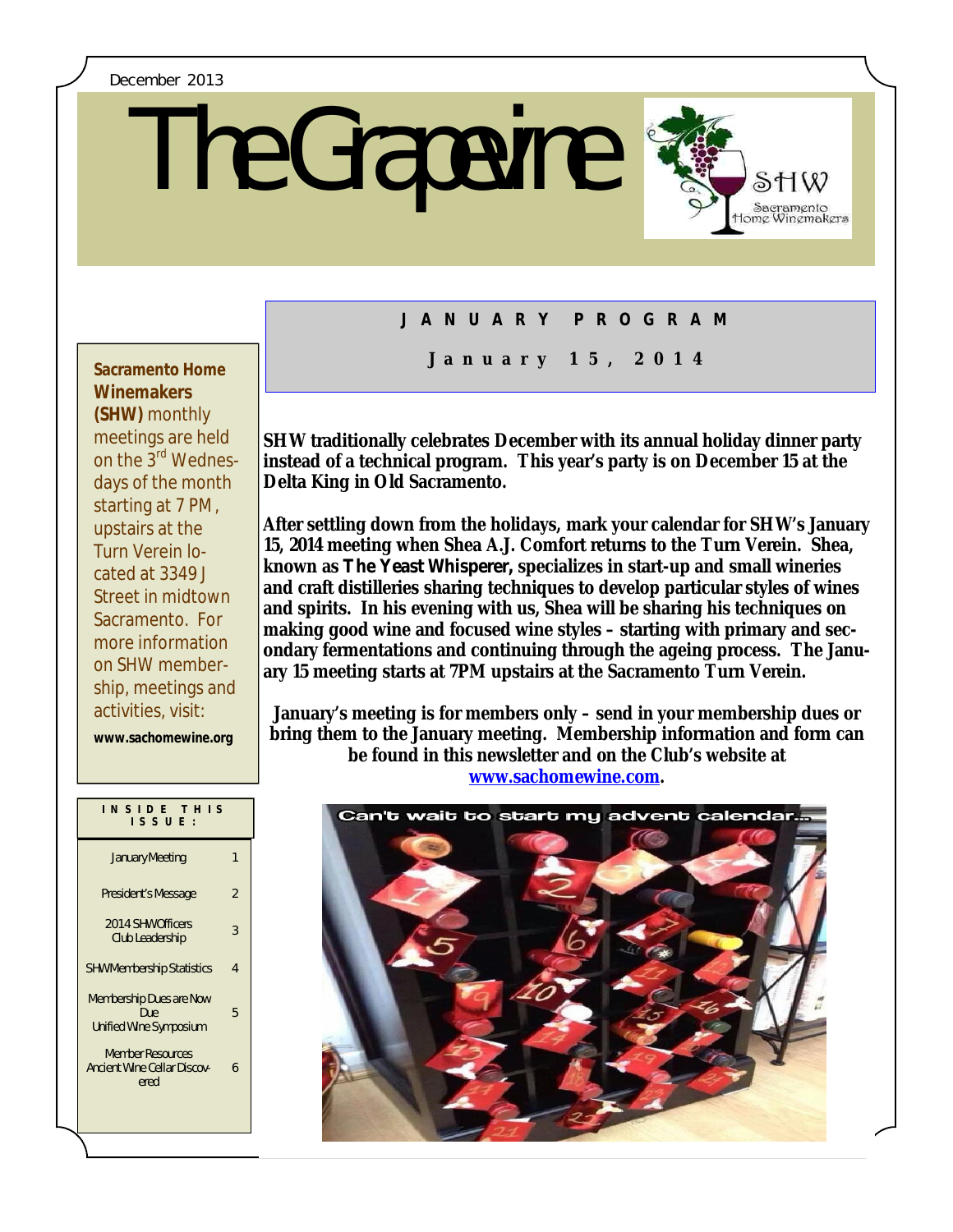## **REMARKS ON THE STATE OF THE CLUB**

**By Gary Young, SHW President**



**Dear Fellow Club Members:**

- **1. In 2013 the SHW membership increased to a record 170 members. (2012 total: 125 members.) Thanks and congratulations to both our new and longtime members. Your support is a resounding affirmation of the intrinsic value to be found in being an SHW member.**
- **2 0 1 3 p r o g r a m c a l e n d a r WineMaker Magazine International Wine Competition. This is an honor that the Club may 2. The continued high quality of the wines our club members produce was again affirmed, for the second year in a row, by the SHW Club being named "Club of the Year" at the 2013 take pride in!**
- **3. In April, we celebrated the 40th Anniversary of the founding, on April 1, 1973 of the Sacramento Home Winemakers Club. (I am happy to note that one of SHW's earliest members, Gerald Cresci, remains an active, contributing member as evidenced by his informative and insightful evaluation program presented at last month's meeting, of members' prot, fruit, dessert and sparkling wines.)**
- **4. The Club continued a very active and successful wine education program. I believe that our "Winemaking 101" course has become one of the stellar events and central part of that program. In particular, I would mention a few of those who made "Winemaking 101" such a success: Gin Yang, Sonia Baron, Donna Bettencourt, JD Phelps, Bill Staehlin, Judy Pinegar, Mike Touchette, J. Page, and Henry Wilkinson.**
- **5. The SHW Club has enjoyed a good year. The successes were made possible by the inventive and energetic group of people who served as your 2013 Executive Board and Appointed Chairs. Many thanks to go: Sonia Baron and John Avila; JD Phelps, Mike Touchette, Gin Yang, Fred Millar, Donna Bettencourt, Henry Wilkinson, Bill Staehlin, Holly Heggli, Debra Moretton, Lynn Keay, and Judy Pinegar. Believe me, I was happy to be along for the ride!**

**Many thanks, Cheers, and Season's Greetings to you all,**

**Gary Young**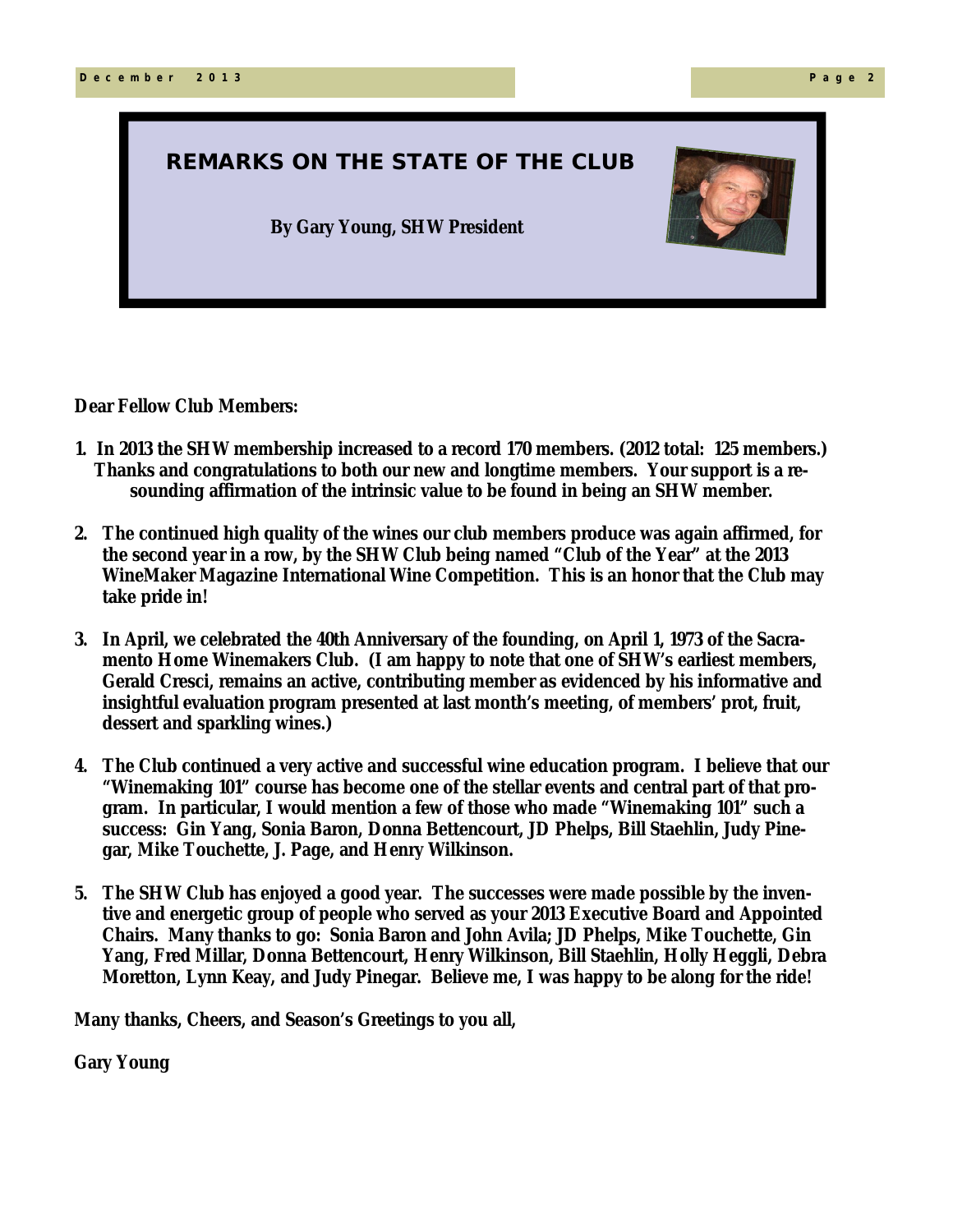#### **I n t r o d u c i n g t h e 2 0 1 4 S H W e l e c t e d o f f i c e r s**

**At the November 2013 annual meeting of the Sacramento Home Winemakers, the following slate of officers for the Executive Board, were elected, unanimously. They are:**

**President—Donna Bettencourt**

**Vice President—Sonia Baron and JD Phelps**

**Secretary—Joe and Lynn McGillivray**

**Treasurer—Steve Barrett**

**Congratulations to all for a new year filled with visions of greatness for our Club!**

#### **S H W C l u b L e a d e r s h i p**

| <b>EXECUTIVE BOARD</b>                                  | Chief Judge-Donna Bettencourt    |
|---------------------------------------------------------|----------------------------------|
| President-Gary Young                                    | <b>BOARD OF DIRECTORS</b>        |
| Co-Vice Presidents-Sonia Baron and John Avila           | Mikc Touchette-Past President    |
| Secretary-JD Phelps                                     | Fred Milar-Past President        |
| Treasurer-Mike Touchette                                | Lynn Keay-Past President         |
| Past President-Donna Bettencourt                        | Donna Bettencourt-Past President |
| Membership Co-Chairs-Gin Yang-Staehlin and Fed<br>Milar | Gary Young-Current President     |

## **SHW Membership Rosters Available**

Current Club membership rosters are available upon request. The electronic version of the membership information contains names, cities, phone numbers, and email addresses. No street addresses will be shared. Also not shared are those members who indicated "do not share" on their membership forms

These lists are for personal use only. Thanks for keeping them private and not using the information for commercial purposes. Please contact Membership Co-Chair Gin Yang at ginyangstaehlin@yahoo.com. to request the latest membership roster.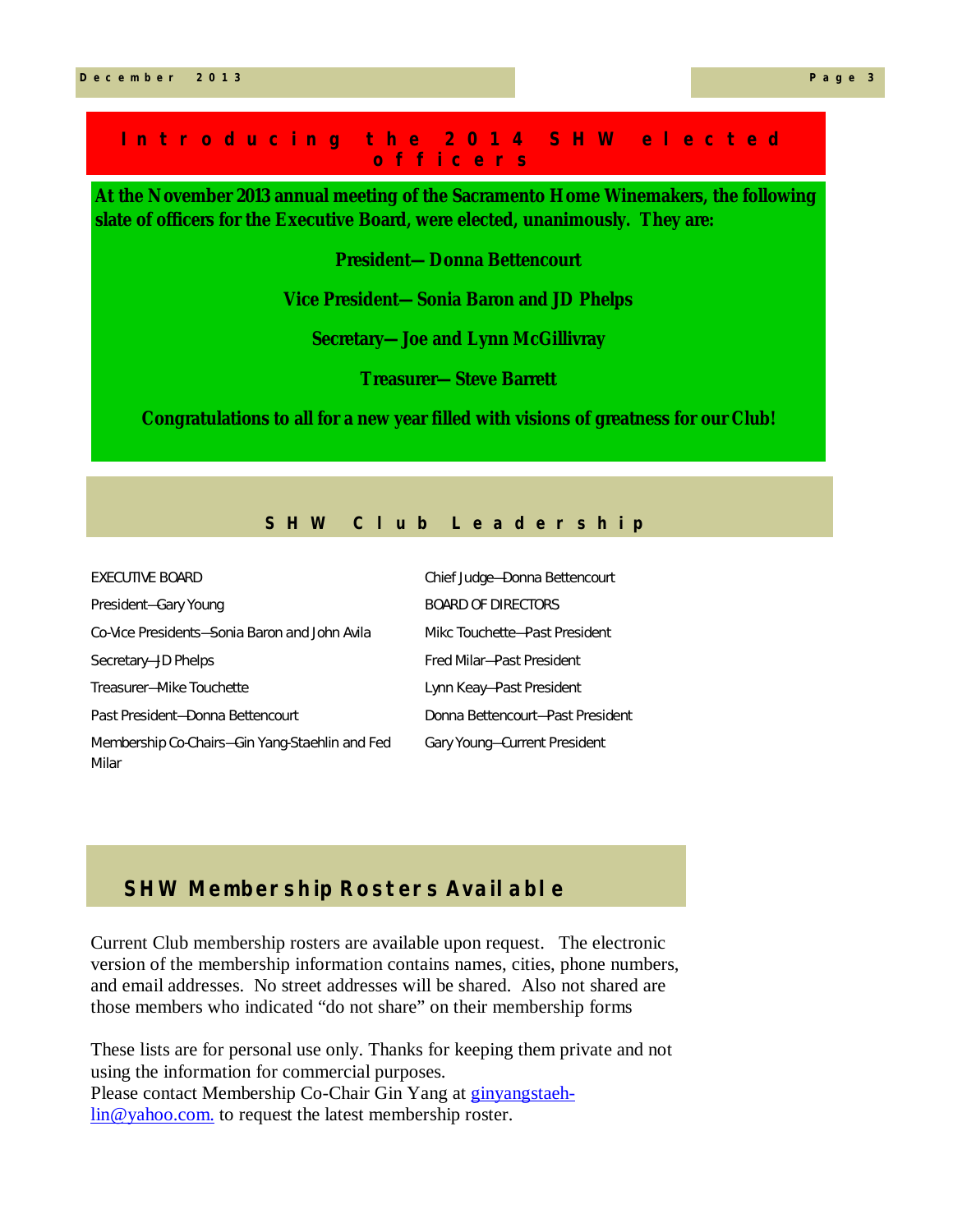## **ENDING 2013—A FEW MEMBERSHIP STATS**

**Here's the numbers**. Sacramento Home Winemakers continues to experience membership growth and 2013 was a banner year ending with 170 paid memberships.

- \***These are** *household* **memberships with the actual member headcount estimated at 292.**
- **\*The total of 170 memberships is an increase of 34 memberships (+25%) from 2012's 136 year-end membership numbers.**
- **\*Of the 170 memberships, 55 (32.5%) are new members. "New members" is defined as members joining for the first time or members returning after a minimum one year membership lapse. 2012 ended with 36 (+26.5) new members.**
- **\*Monthly meeting attendance hovered between 58-68. January's meeting featuring Randall Grahm drew 114 attendees.**
- **\*SHW grew from 92 to 170 memberships in four years (2009-2013) resulting in 78 additional memberships (+85%). Bearing in mind, 2013's growth numbers "bucks the trend" from the previous 3 years of growth, we are building the Club's budget more conservative annual growth factor.**
- **\*Almost 50 people came to this year's Winemaking 101 class and all but one participant joined SHW, resulting in 26 new memberships (some attendees came with their household partner).**

| Year | # of<br><b>Memberships</b> | <b>Change from</b><br><b>Previous Year</b> | # New<br><b>Members</b> | % of New Members |
|------|----------------------------|--------------------------------------------|-------------------------|------------------|
| 2013 | 170                        | $(+25.0\%)$<br>34                          | 55                      | 32.4             |
| 2012 | 136                        | $(+9.7%)$<br>12                            | 36                      | 26.5             |
| 2011 | 124                        | $(+4.2%)$<br>b                             | 26                      | 21.0             |
| 2010 | 119                        | $(+2.9\%)$<br>27                           | 41                      | 34.5             |
| 2009 | 92                         |                                            |                         |                  |

We know where you get your mail. The Club doesn't track you like google but we do know that the membership is far reaching throughout the state and into northern Nevada.

\*Greater Sacramento area: majority of members live within counties that border Sacramento County.

- \*Northern California and Nevada: one member lives in Sparks, Nevada; two live near Lake Tahoe (Truckee and South Lake Tahoe); and one lives in Kelseyville.
- \*Bay Area, Central Coast, Mother Lode, Southern California: five members live in the bay area, one along the central coast, one in Calaveras County, and two in Southern California.

| County (# of Members in each community)                                                                                                                                                                                                 | $#$ of Mem-<br><b>bers</b> |
|-----------------------------------------------------------------------------------------------------------------------------------------------------------------------------------------------------------------------------------------|----------------------------|
| Sacramento (48 Sacramento; 9 each Elk Grove, Folsom; 5 Fair Oaks; 4 each Carmichael, Citrus<br>Heights, Gold River; 3 Elverta; 2 Orangevale; 1 each Antelope, Herald, Rancho Murieta, Rio Linda,<br>Wilton)                             | 93                         |
| Placer (10 Loomis, 8 Granite Bay; 6 each Auburn, Roseville; 5 Lincoln; 2 Rocklin; 1 each Colfax,<br>Penryn)                                                                                                                             | 39                         |
| Yolo (6 Davis; 2 each El Macero, West Sacramento; 1 each Clarksburg, Esparto, Woodland, Yolo)                                                                                                                                           | 14                         |
| El Dorado (4 El Dorado Hills; 1 each El Dorado, Shingle Springs, Somerset, South Lake Tahoe)                                                                                                                                            | 8                          |
| Contra Costa (1 each Pleasant Hill, Walnut Creek); San Francisco (1 San Francisco; San Mateo (1<br>each Belmont, Brisbane)                                                                                                              | 5                          |
| Calaveras (1 Angels Camp); Lake (1 Kelseyville); Nevada (1 Truckee); Orange (1 Dana Point); San<br>Diego (1 Oceanside); San Joaquin (1 Lodi); Santa Barbara (1 Santa Barbara); Solano (1 Dixon); Yuba<br>(1 each Marysville, Wheatland) | 10                         |
| State of Nevada (1 Sparks)                                                                                                                                                                                                              |                            |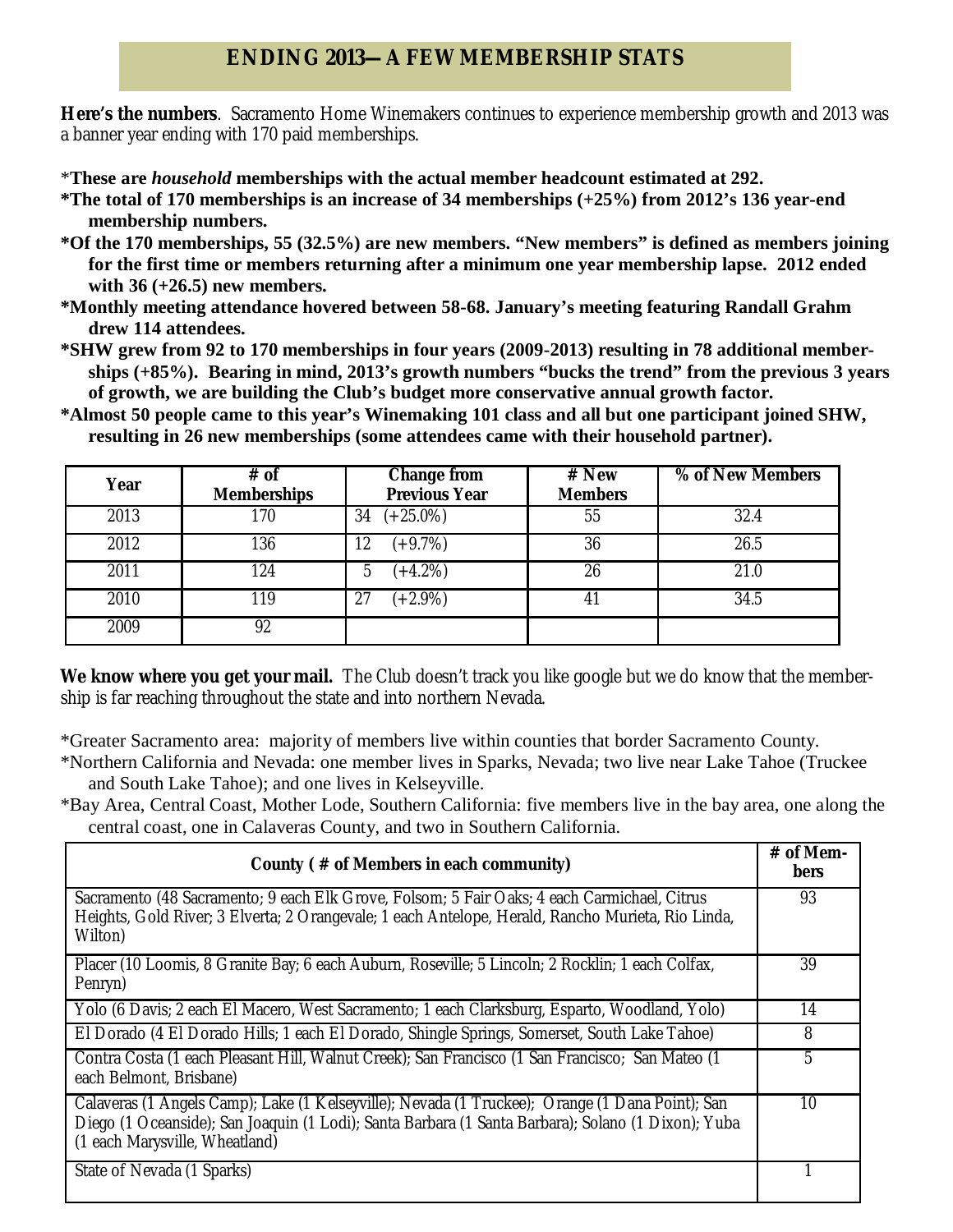#### **S H W M e m b e r s h i p 2 0 1 4**

#### **2014 SHW Membership Dues Are Now Due**

**Thank you for supporting SHW with your membership dues. SHW is a non-profit club run solely by volunteers and you. The annual dues are applied to the Club's expenses including meeting room rent, insurance, PO Box, monthly speaker costs, printing, equipment purchases and repairs, and the other necessities used to bring you technical programs and activities.**

**Benefits to membership include the Club's newsletter,** *The Grapevine***, delivered to your fingertips, a year's subscription to** *WineMaker* **magazine (if renewing or joining by March 1), and participation in monthly meetings, Club events and activities. Starting this year, we'll issue SHW membership cards to confirm your membership and help you gain access to membership privileges at participating vendors.**

**The 2014 membership form is attached to this newsletter and is also available on-line at www.sachomewine.com. 2014 dues are \$50 per household (up to 2 members). If you have membership questions, please contact membership co-chairs Fred Millar at (916) 576-9596 and fredmillar1@gmail.com or Gin Yang at (916) 217-0294 and ginyangstaehlin@yahoo.com.**

## **2014 Unified Wine Symposium**

**January 28-30**

## **Sacramento Convention Center**

**Built with the joint input of growers, vintners and allied industry members, the Unified Wine & Grape Symposium is held annually in Sacramento, California and is the largest event of its kind in the western hemisphere. Serving as a clearinghouse for practical information important to wine and grape industry professionals, the Unified Symposium also hosts a trade show with over 650 suppliers displaying their products and services to the more than 13,400 people who attend annually. For more information about the Symposium, go to: http://unifiedsymposium.org/aboutus.html** 

**Every year, SHW is priviledged to receive a limited amount of tickets to the exhibits and winetasting held on the afternoons of January 29th and 30th. If you would like to purchase a ticket for \$5 each, contact Club Member, Joy Smathers at: last3lives@aol.com**

**Only SHW members are eligible to purchase these vouchers.**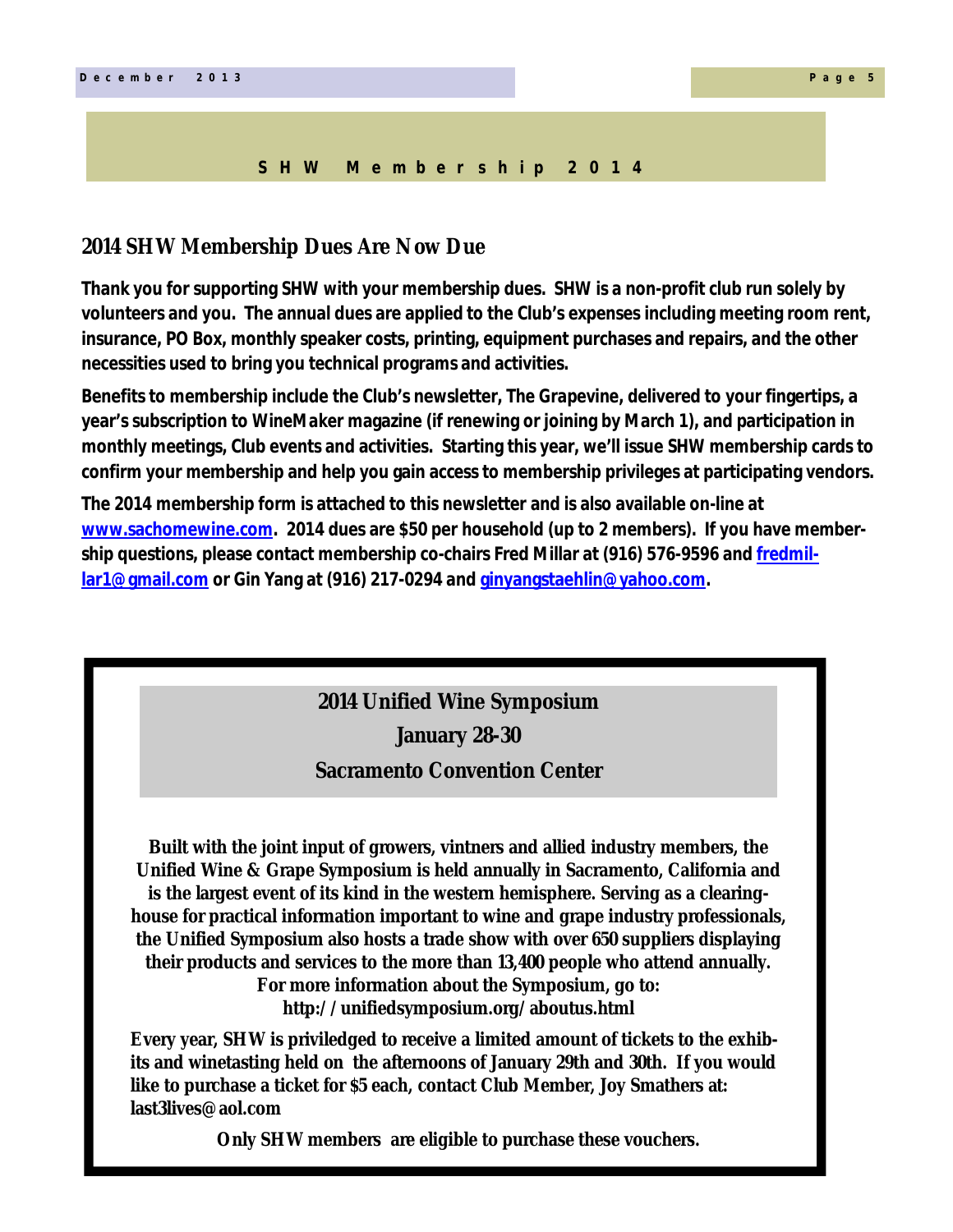WWW.SACRAMENTOHOMEWINEMAKERS.COM

### **M E M B E R R E S O U R C E S**

| Winemaking and<br><b>Vineyard Mentors</b> | <b>Contact Mentor Coordinator Bill Staehlin</b><br>and he'll match you up with a mentor.                                             |
|-------------------------------------------|--------------------------------------------------------------------------------------------------------------------------------------|
| <b>Club Equipment</b>                     | bill.staehlin@sbcqlobal.net; 916 216-1753<br>See list on right for information to borrow<br>the Club's destemmer-crusher, press, and |
| Rental                                    | filter.                                                                                                                              |
| Oak Cubes for Age-<br>ing                 | Contact Bill Staehlin; contact info above.                                                                                           |
| <b>SHW Logo Wine</b><br>Glasses           | Contact Donna Bettencourt at (916) 454-<br>5487.                                                                                     |
| <b>SHW LogoWear</b>                       | <b>Contact Fred Millar for more information.</b>                                                                                     |
| Polo Shirts & Caps                        | Fredmillar1@gmail.com; 915 576-9596                                                                                                  |
| Club's Web Site                           | www.SacHomeWine.org                                                                                                                  |
|                                           |                                                                                                                                      |



#### **CLUB EQUIPMENT**

Club equipment can be borrowed by SHW members. Reservations are handled on a first come, first served basis with a signed "Release Agreement" on file.

*Destemmer-Crusher* Contact: Andy Walter, 916 955-6373 andrew.walter@sbcglobal.net

*Basket Press* Contact: Lynn Keay, 916 969-4924 lynn.keay@gmail

#### *Filter*  Contact: Donna Bettencourt, 916 454- 5487, bettencourt1045@softcom.net bettencourt1045@softcom.net

Please note that there is a \$5 per use fee for the filter, and a \$10 fee for the crusherdestemmer. No fee for the club press.

## **Scientists Discover Wine Cellar Dating to 1700 B.C. (courtesy of the Los Angeles Times)**

**"Archaeologists have unearthed one of the oldest and largest wine cellars in the near-East, dating back to approximately 3,700 years ago. Packet with 40 jars, 3 feet high each, it had a modern-day capacity of 2,000 liters, or about 3,000 bottles of wine. The cellar was discovered in northern Israel on the grounds of a vast palatial estate that was once home to the ruling household of a northern Canaanite city. Using organic residue analysis, the archaeologists were able to determine that the wine in the jugs was sweetened with honey and infused with juniper berries, mint, cinnamon and myrtle."**